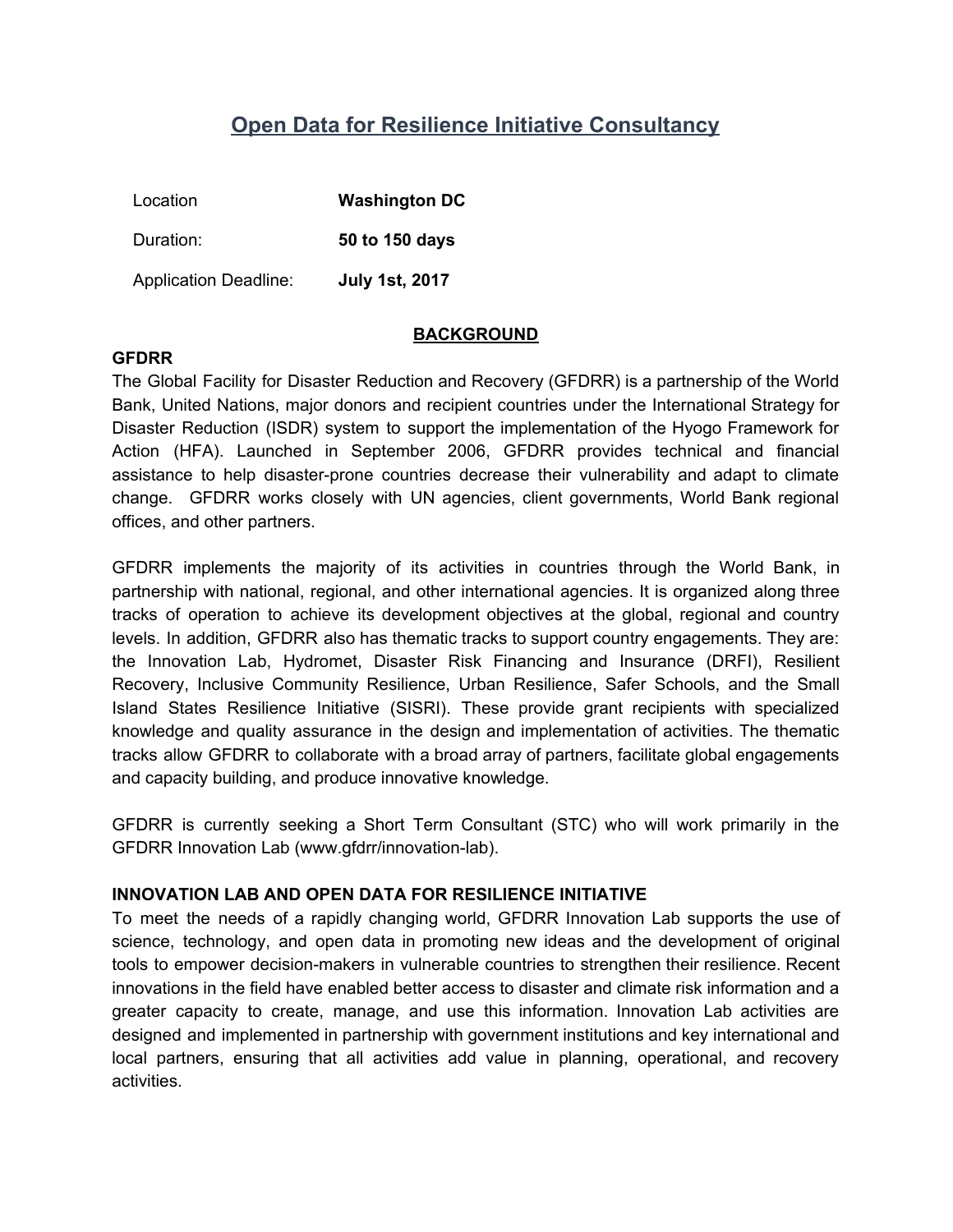In 2011, GFDRR Innovation Lab launched the Open Data for Resilience Initiative (OpenDRI) to apply the concepts of the global open data movement to the challenges of reducing vulnerability to natural hazards and the impacts of climate change. OpenDRI supports World Bank Regional Disaster Risk Management Teams to build capacity and long-term ownership of open data projects with client countries that are tailored to meet specific needs and goals of stakeholders. The OpenDRI team, in partnership with international and national agencies, has developed a suite of complementary activities to support the client governments:

**Open data platforms:** To increase public access to risk information, OpenDRI engages in dialogue with governments on the value of open data through working groups, pilot projects that evolve into long-term locally owned open data projects. OpenDRI provides technical solutions and assistance for the project implementation through GeoNode, a free and open source data sharing platform.

**Community mapping and crowdsourcing:** To engage communities in the creation of accurate and timely data about the rapidly evolving urban and rural environments in the place they live, OpenDRI works with governments and local communities to utilize simple, collaborative, crowdsourcing mapping tools such as OpenStreetMap.

**Risk visualization and communication:** To communicate risk more effectively to decision-makers in planning, preparedness and response activities, OpenDRI works with governments and partners to develop InaSAFE software. By combining data from scientists, local governments and communities, InaSAFE provides insights into the likely effects of disaster events.

### **DUTIES AND RESPONSIBILITIES**

### **SCOPE OF WORK**

S/he will work under the direct supervision and oversight of the OpenDRI team leader and report to the Innovation Lab leader. S/he will work in close collaboration with the Bank's Regional Coordinators, GFDRR Team Leaders, and relevant network focal points in the Bank. The Consultant will support the use of risk information and open source technologies to inform and support disaster risk management activities,. Specifically, s/he will focus on the development and deployment of the Open Data for Resilience Initiative.

Generally, the Consultant will support:

- Enhanced collaboration and sharing of ideas and approaches in the identification, communication and application of natural hazard risk information to increase resilience;
- Continued adoption of the Open Data for Resilience (OpenDRI) program which includes promotion of open data, geospatial data sharing, participatory mapping and user-friendly analytical tools to improve generation, use and communication of disaster risk information;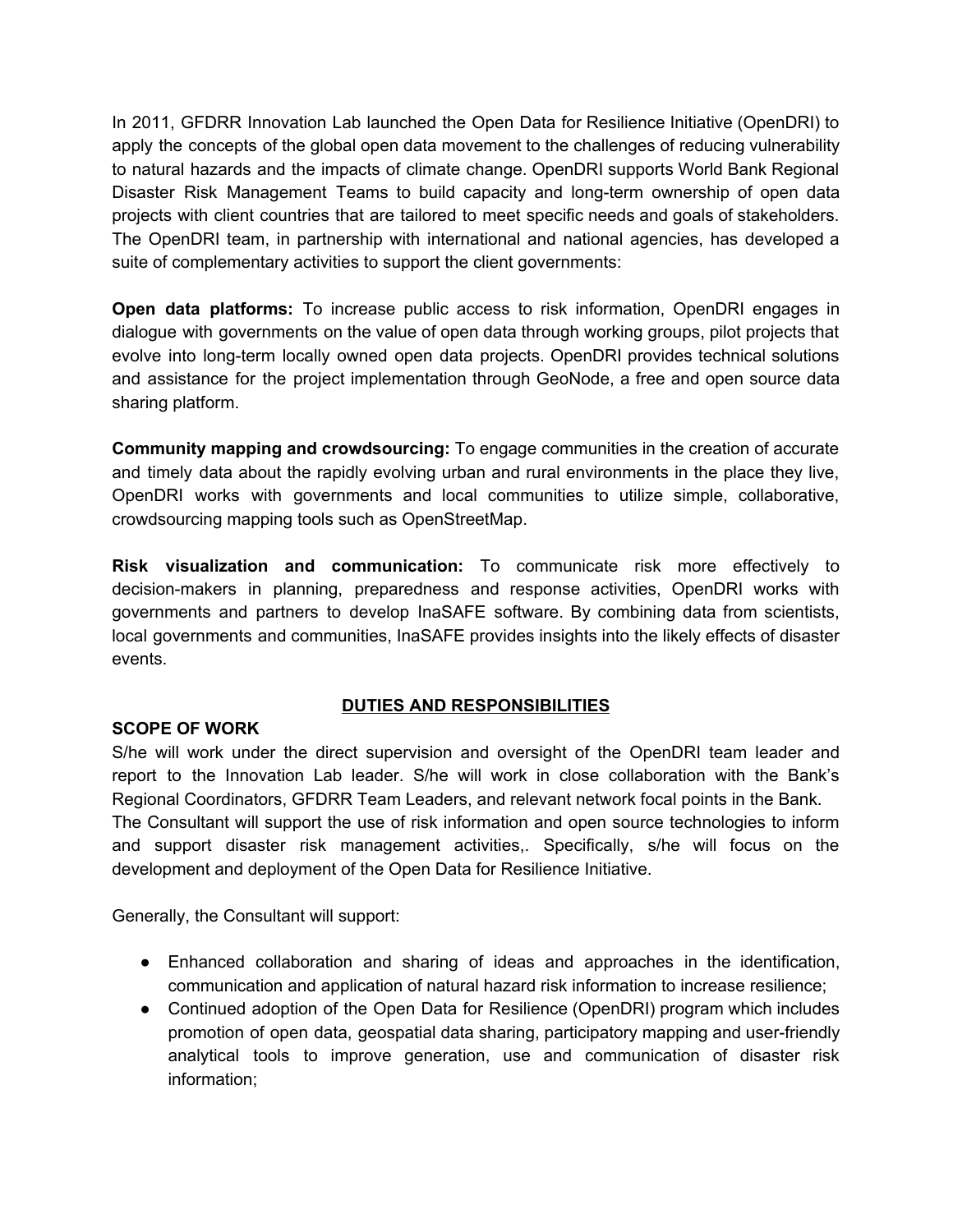- Development of robust risk information, that considers current and future climates, for use in risk-sensitive decision making;
- Improving the accuracy and efficacy of damage assessments after disasters through appropriate use of earth observation technologies, ex-ante exposure datasets, and ground survey tools; and
- Developing and promoting innovative open-source software, supported by global user communities, for use in ex-ante and ex-post disaster and climate adaptation planning.

Further information about the programs is available a[t](http://www.gfdrr.org/) [www.gfdrr.org](http://www.gfdrr.org/) and at [www.opendri.org.](http://www.opendri.org/)

### **SPECIFIC TASKS**

- Support WBG teams to incorporate best practices in open geospatial data collection, management and application and the utilization of open-source software into disaster risk management projects, especially those focused on the creation and use of risk identification products.
- Build relationships across the World Bank Group, establish new OpenDRI projects with regional Disaster Risk Management Teams.
- Present OpenDRI work publicly, to different sectors across the World Bank group, and to government counterparts.
- Assist in development and supervision of contracts related to OpenDRI deployment.
- Foster the creation and growth of international and national communities of practice for developers and users of open-source software tools as well as participatory mapping (eg. OpenStreetMap).
- Contribute to the OpenDRI publications by developing strategic guidelines, knowledge and communication products, training materials/programs and technical guidelines – in line with expertise and demand - on the use of crowdsourcing and participatory mapping to collect data, best practices in geospatial data sharing, and open-source tools.
- Perform other duties and functions as assigned by supervisor and/or task team leader.

## **SELECTION CRITERIA**

- A minimum of Master's degree or equivalent in some of the related fields such as international relations, natural resource management, geospatial technology, or disaster risk management required.
- Demonstrated understanding or experience working with disaster risk, urban, or environmental data
- Demonstrated understanding or experience in open source software communities and development approaches, and open data concepts and approaches;
- High degree of motivation, initiative, flexibility, reliability, and responsiveness to changing demands
- Capacity for effective multi-tasking with demonstrated ability of being an independent starter with minimal supervision, and a high capacity to persevere for results
- Familiarity with international development and disaster risk management desired